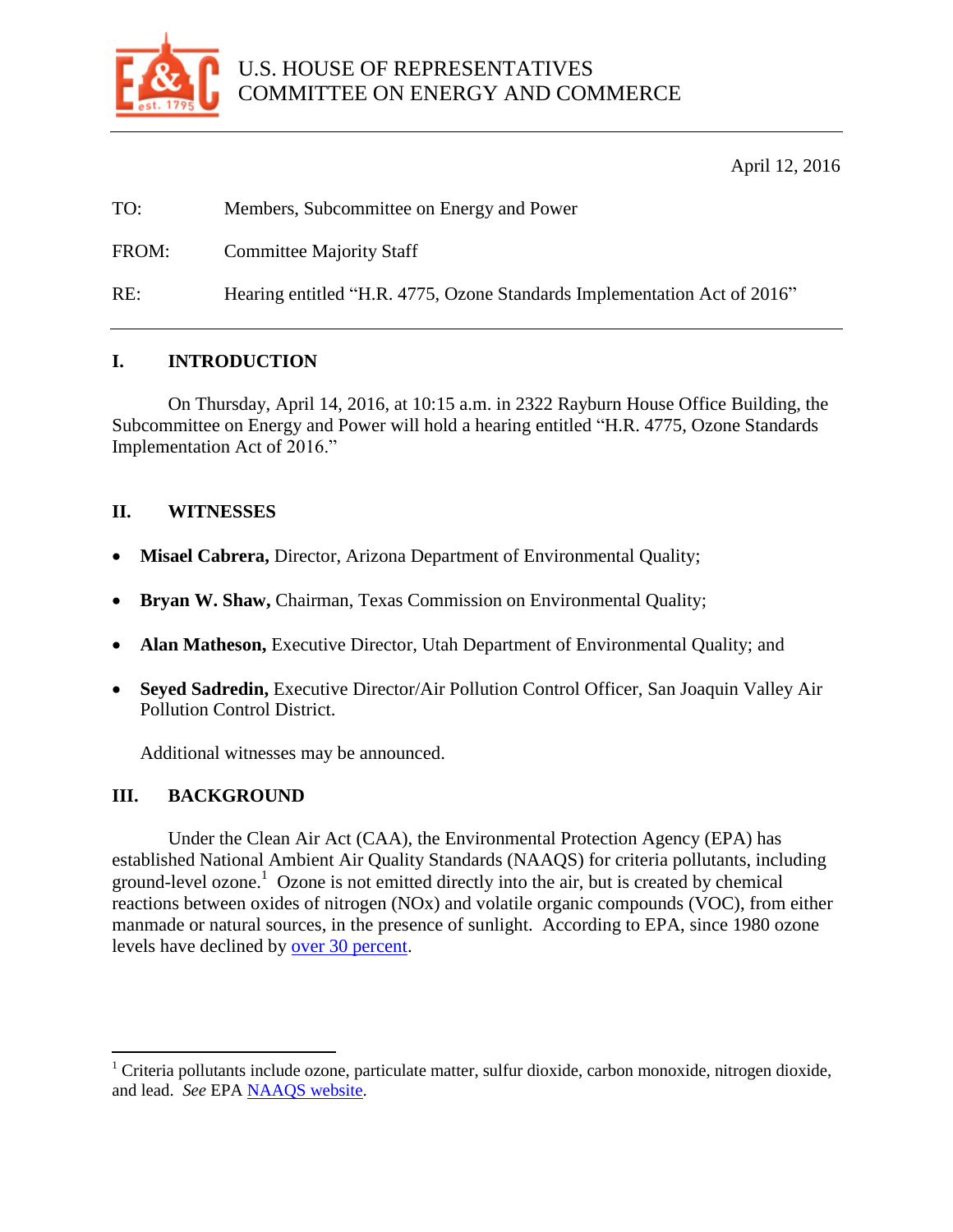EPA initially established an ozone standard in 1971, and subsequently revised the standards in 1979, 1997, and 2008.<sup>2</sup> The standards set in 2008 established an 8-hour standard of 75 parts per billion (ppb), replacing a 1997 standard equivalent to 84 ppb.*See* 73 Fed. Reg. 16,436 (March 27, 2008). In 2012, EPA designated over 230 counties in 26 states and the District of Columbia as being wholly or partially in nonattainment with the 2008 standards.<sup>3</sup> EPA did not publish implementing regulations until March 6, 2015, and states are currently in the process of implementing those standards. 4

In October 2015, EPA also promulgated a new 8-hour ozone standard of 70 ppb.<sup>5</sup> Based on the most recent monitoring data (2012-2014), [241 counties](https://www.epa.gov/sites/production/files/2016-03/documents/20151001datatable20122014.pdf) in 33 states would violate this standard.<sup>6</sup> This does not include contiguous counties that do not exceed 70 ppb, but that may be designated to be in nonattainment,<sup>7</sup> or the more than 2,400 counties that do not currently have ozone monitors. <sup>8</sup> Under the agency's current schedule for implementing the 2015 ozone standards, states must submit designation recommendations by October 1, 2016,<sup>9</sup> and EPA would designate areas as being in nonattainment by October of next year.<sup>10</sup>

 $\overline{a}$ 

<sup>5</sup> See [Final Rule](https://www.gpo.gov/fdsys/pkg/FR-2015-10-26/pdf/2015-26594.pdf) (published at 80 Fed. Reg. 65,292 (Oct. 25, 2015)); [Regulatory Impact Analysis;](https://www3.epa.gov/ttn/naaqs/standards/ozone/data/20151001ria.pdf) Press [Release;](http://yosemite.epa.gov/opa/admpress.nsf/21b8983ffa5d0e4685257dd4006b85e2/ffe8a2d2a59797b385257ed000724bf0!OpenDocument) [Overview;](https://www.epa.gov/sites/production/files/2015-10/documents/overview_of_2015_rule.pdf) ["Designations and Permitting Requirements for the 2015 Ozone Standards;](https://www.epa.gov/sites/production/files/2015-10/documents/20151001designations_permitting.pdf) [2015](https://www.epa.gov/ozone-pollution/2015-ozone-naaqs-timelines)  [Ozone NAAQS Timelines;](https://www.epa.gov/ozone-pollution/2015-ozone-naaqs-timelines) [Memorandum;](https://www.epa.gov/sites/production/files/2015-10/documents/implementation_memo.pdf) [Supporting Documents](https://www.epa.gov/ozone-pollution/2015-revision-2008-ozone-national-ambient-air-quality-standards-naaqs-supporting) and [Ozone \(O3\) Standards;](https://www3.epa.gov/ttn/naaqs/standards/ozone/s_o3_index.html) [docket.](http://www.regulations.gov/#!docketDetail;D=EPA-HQ-OAR-2008-0699) EPA revised both the "primary" standard to protect public health, and "secondary" standard to protect the public welfare, to a level of 70 ppb.

<sup>6</sup> See EPA [County-level Design Values for the 2015 Ozone Standards"](https://www.epa.gov/sites/production/files/2016-03/documents/20151001datatable20122014.pdf) Of the 241 counties, [213](https://www.epa.gov/sites/production/files/2015-10/documents/20151001_bynumbers.pdf) are outside of California. The agency states that ["EPA will not designate areas as nonattainment based on](https://www.epa.gov/sites/production/files/2016-03/documents/20151001datatable20122014.pdf)  [\[2012-2014\] data, but likely based on 2014-2016 data which are expected to show improved air quality.](https://www.epa.gov/sites/production/files/2016-03/documents/20151001datatable20122014.pdf)"

 $<sup>7</sup>$  Under the CAA, states are directed to designate as nonattainment "any area that does not meet (or that</sup> contributes to ambient air quality in a nearby area that does not meet) the national primary or secondary ambient air quality standard for the pollutant." 42 U.S.C. § 7407(d).

<sup>8</sup> EPA has advised the Committee that in 2014, there were 813 U.S. counties with ozone monitors reporting data to EPA, and 2,407 counties with no ozone data reported.

9 *See* EPA [memo](https://www.epa.gov/sites/production/files/2015-10/documents/implementation_memo.pdf) dated Oct. 1, 2015; *see also* [guidance](https://www.epa.gov/sites/production/files/2016-02/documents/ozone-designations-guidance-2015.pdf) dated Feb. 25, 2016.

<sup>2</sup> *See* [Table of Historical Ozone NAAQS;](https://www.epa.gov/ozone-pollution/table-historical-ozone-national-ambient-air-quality-standards-naaqs) *see also* [2008 National Ambient](https://www.epa.gov/ozone-pollution/2008-national-ambient-air-quality-standards-naaqs-ozone) Air Quality Standards [\(NAAQS\) for Ozone.](https://www.epa.gov/ozone-pollution/2008-national-ambient-air-quality-standards-naaqs-ozone) For the classifications under the 2008 and 1997 ozone standards, see [Designations.](https://www3.epa.gov/airquality/greenbook/define.html) 3 *See* [Nonattainment Designations for the 2008 Standards, Counties by State.](https://archive.epa.gov/ozonedesignations/web/html/finaldes.html) *See also* [98 Fed. Reg. 30088](https://www.gpo.gov/fdsys/pkg/FR-2012-05-21/pdf/2012-11618.pdf) (May 21, 2012). Some areas are also designated nonattainment with the 1997 standard. *See* [CRS Report.](https://fas.org/sgp/crs/misc/R43092.pdf)

 4 *See "*[Implementation of the 2008 National Ambient Air Quality Standards for Ozone: State](https://www.gpo.gov/fdsys/pkg/FR-2015-03-06/pdf/2015-04012.pdf)  [Implementation Plan Requirements; Final Rule,](https://www.gpo.gov/fdsys/pkg/FR-2015-03-06/pdf/2015-04012.pdf)" 80 Fed. Reg. 12264 (March 6, 2015).

 $10$  The CAA established ozone classification and attainment dates for the initial ozone standards of 3 years for "Marginal," 6 years for "Moderate," 9 years for "Serious," 15 years for "Severe," and 20 years for "Extreme." 42 U.S.C. § 7511. These deadlines have applied to subsequent ozone standards. *See, e.g.* [NRDC v. EPA](https://www.cadc.uscourts.gov/internet/opinions.nsf/E97A64FFBFE4DC1D85257DB70054D5EE/$file/12-1321-1528834.pdf) (Case No. 12-1321, D.C. Circuit, Dec. 23, 2014).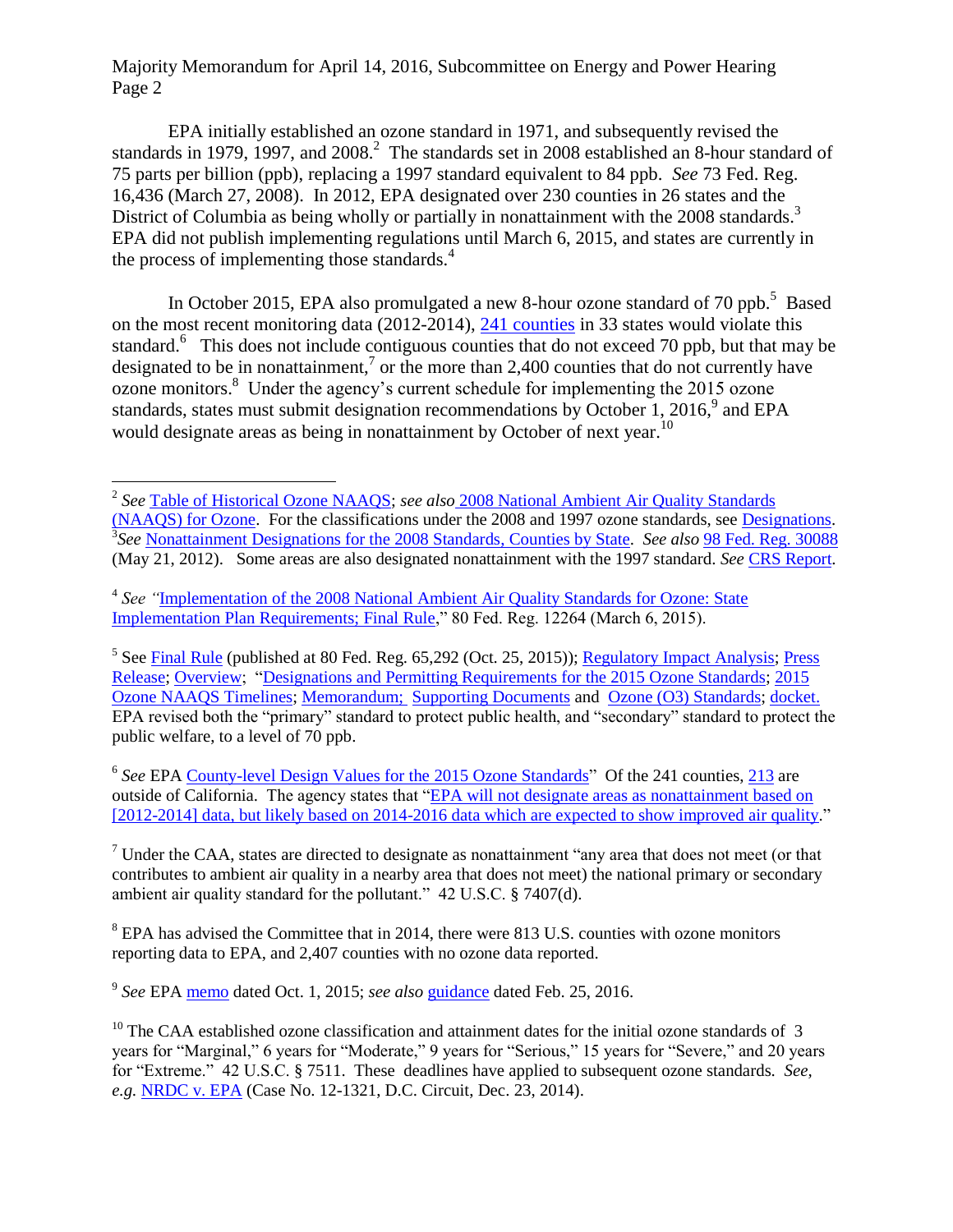States with areas designated to be "nonattainment" will become subject to new emissions control and transportation conformity requirements, and must develop emission inventories and implement a preconstruction permitting program.<sup>11</sup> These states will also have an obligation to submit State Implementation Plans (SIPs) that may include Infrastructure and Transport SIPs by October of 2018; for States classified "Moderate" or higher, they will also be required to submit attainment plans in the 2020 to 2021 timeframe.<sup>12</sup> States with nonattainment areas would also have an obligation to address the interstate transport of air pollution, which will significantly contribute to nonattainment or interfere with maintenance of the ozone standard in other states. 42 U.S.C. § 110(a)(2)(D)(i)(I). If EPA finds a state or locality has failed to submit a satisfactory implementation plan, in whole or in part, the state or area is subject to sanctions and the imposition of a Federal plan by EPA. 42 U.S.C §§ 179, 110(c).

For areas designated to be in "nonattainment," even after monitored air data shows the area meets the standard, they continue to be designated as "nonattainment" areas until such time as EPA approves maintenance plans, which can take years.<sup>13</sup> A state requesting redesignation must submit a revision to its applicable SIP that provides for the maintenance of the standards for at least 10 years after the redesignation. 42 U.S.C. § 7505a(a). In addition, 8 years after redesignation of any area as an "attainment" area, the state must submit an additional revision to the applicable SIP for maintenance of the standard for another 10 years after the expiration of the initial 10 year period. 42 U.S.C. § 7505a(b). Accordingly, even after achieving the standard and being redesignated as "attainment," these areas continue to be subject to EPA oversight as they implement maintenance plans and controls under anti-backsliding provisions for the next 20 years. 14

For its 2015 ozone standards, EPA projects all but [14 counties](https://www.epa.gov/sites/production/files/2015-10/documents/20151001_bynumbers.pdf) (excluding California) would come into compliance by 2025 under existing regulations and programs.<sup>15</sup> EPA provides

<sup>13</sup> *See* EPA [Redesignation and Clean Data Policy.](https://www.epa.gov/ozone-pollution/redesignation-and-clean-data-policy-cdp) *See also* EPA Sept. 4, 1992 [Memo.](https://www.epa.gov/sites/production/files/2016-03/documents/calcagni_memo_-_procedures_for_processing_requests_to_redesignate_areas_to_attainment_090492.pdf)

 $\overline{a}$ 

<sup>&</sup>lt;sup>11</sup> 42 U.S.C. §§ 7407, 7410, 7501-7511. For background on the SIP process, *see, e.g.*, **Basic Information**; [Infrastructure SIP Requirements;](https://www3.epa.gov/airquality/urbanair/sipstatus/infrastructure.html) [Guidance on Intrastructure SIP Elements under Clean Air Act Sections](https://www3.epa.gov/airquality/urbanair/sipstatus/docs/Guidance_on_Infrastructure_SIP_Elements_Multipollutant_FINAL_Sept_2013.pdf)  [110\(a\)\(1\) and 110\(a\)\(2\)](https://www3.epa.gov/airquality/urbanair/sipstatus/docs/Guidance_on_Infrastructure_SIP_Elements_Multipollutant_FINAL_Sept_2013.pdf); [SIP Development Process;](https://www3.epa.gov/airquality/urbanair/sipstatus/process.html) [Nonattainment Area & OTR SIP Requirements;](https://www3.epa.gov/airquality/urbanair/sipstatus/nonattainment.html) [SIP](https://www3.epa.gov/airquality/urbanair/sipstatus/efficiency.html)  [Efficiency & Effectiveness](https://www3.epa.gov/airquality/urbanair/sipstatus/efficiency.html) Guidance Memos; [2008 Ozone NAAQS Transportation Conformity](https://www3.epa.gov/otaq/stateresources/transconf/2008naaqs.htm)  [Guidance and Regulations.](https://www3.epa.gov/otaq/stateresources/transconf/2008naaqs.htm) For background relating to permits, *s*e*e, e.g.* [Designations and Permitting](https://www.epa.gov/sites/production/files/2015-10/documents/20151001designations_permitting.pdf)  [Requirements for the 2015 Ozone Standards;](https://www.epa.gov/sites/production/files/2015-10/documents/20151001designations_permitting.pdf) [Majority Memorandum](http://docs.house.gov/meetings/IF/IF03/20140521/102241/HHRG-113-IF03-20140521-SD002.pdf) for May 21, 2014 hearing.

<sup>&</sup>lt;sup>12</sup> See [2015 Ozone NAAQS Timelines.](https://www.epa.gov/ozone-pollution/2015-ozone-naaqs-timelines) States or localities will be required to meet the primary standard between 2020 to 2037, depending on the severity of the area's ozone problem. If an area fails to meet its deadline, it will be reclassified to the next higher classification level unless the area is already Severe or Extreme, and be subject to stricter mandatory controls. 42 U.S.C. § 7511.

<sup>&</sup>lt;sup>14</sup> *See* EPA [Redesignation and Clean Data Policy.](https://www.epa.gov/ozone-pollution/redesignation-and-clean-data-policy-cdp)

<sup>&</sup>lt;sup>15</sup> In a fact sheet accompanying the final rule establishing the 2015 ozone standards, EPA states: "the vast [majority of U.S. counties will meet the \[2015 ozone standards\] by 2025 just with the rules and programs](https://www.epa.gov/sites/production/files/2015-10/documents/20151001designations_permitting.pdf)  [now in place or underway.](https://www.epa.gov/sites/production/files/2015-10/documents/20151001designations_permitting.pdf)" *See also* [Counties Projected to Violate the 2015 Primary Ground-Level](https://www.epa.gov/sites/production/files/2016-03/documents/20151001datatable2025.pdf)  [Ozone Standard in 2025.](https://www.epa.gov/sites/production/files/2016-03/documents/20151001datatable2025.pdf) The 14 counties include: Larimer County, CO (71ppb); ii) Jefferson County, CO (71ppb); Tarrant County, TX (73ppb); Harris County, TX (74ppb); Brazoria County, TX (75ppb);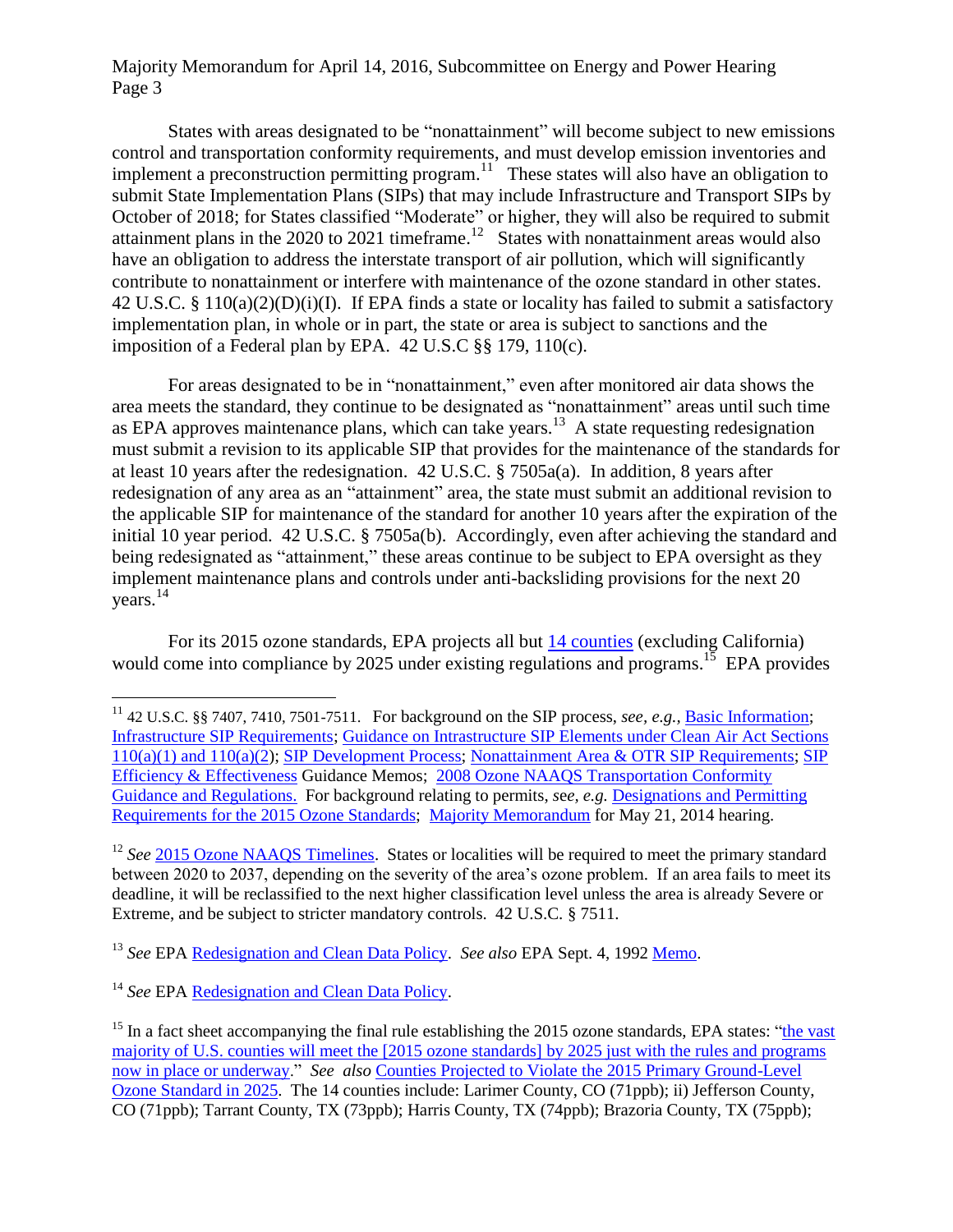an annualized cost estimate only for 2025, estimating [\\$1.4 billion](http://yosemite.epa.gov/opa/admpress.nsf/21b8983ffa5d0e4685257dd4006b85e2/ffe8a2d2a59797b385257ed000724bf0!OpenDocument) (excluding California), and for California an additional  $$800$  million post-2025.<sup>16</sup> In making its annualized cost estimates, the agency projects "unidentified controls" would be needed in some areas to meet a 70 ppb standard, including for 100 percent of the NOx emissions reductions needed in California.<sup>17</sup> In its cost estimate, EPA does not include the costs associated with complying with the 2008 standards, which the agency previously estimated would be [\\$7.6 billion to \\$8.8 billion](https://www.epa.gov/sites/production/files/2015-08/documents/ozone_fact_sheet.pdf) in 2020.<sup>18</sup>

Because the 2008 ozone standards have not been revoked by the agency, states now face the prospect of implementing two different ozone standards simultaneously. Prior to EPA's decision to issue the 2015 standards, nearly 700 national, state, [and local organizations and](https://energycommerce.house.gov/sites/republicans.energycommerce.house.gov/files/114/Letters/20150729WHUpdated.pdf)  [stakeholders](https://energycommerce.house.gov/sites/republicans.energycommerce.house.gov/files/114/Letters/20150729WHUpdated.pdf) had requested that EPA retain the 2008 standards and not establish a new additional lower standard. In comments on the proposed rule, [many State environmental regulators](http://www.csg.org/aapca_site/documents/AAPCASurvey-StateEnvironmentalAgencyPerspectivesonBackgroundOzoneandRegulatoryRelief-June201.pdf) also raised concerns about the role of background ozone, both naturally-occurring and internationally transported contributions, and about the limitations to the Clean Air Act tools that EPA had highlighted for regulatory relief to address background ozone.<sup>19</sup>

In addition to concerns relating to the implementation of multiple ozone standards simultaneously, general concerns with the NAAQS program have also been raised by state regulators.<sup>20</sup> These have included concerns regarding the current 5-year timeline for review of  $NAAOS<sub>1</sub><sup>21</sup>$  as well as the failure of the agency to consider the likely technological feasibility or

Sheboygan County, WI (71ppb); Jefferson County, KY (71ppb); Allegheny County, PA (71ppb); Harford County, MD (73ppb); Richmond County, NY (72ppb); Queens County, NY (71ppb); Suffolk County, NY (73ppb); Fairfield County, CT (72ppb); New Haven County, CT (71ppb).

<sup>16</sup> EPA's cost estimate in the final rule is significantly lower than its estimate in the proposed rule, where it estimated costs for a 70 ppb standard to be \$3.9 billion in 2025. *See* [RIA](https://www3.epa.gov/ttn/ecas/regdata/RIAs/20141125ria.pdf) for Proposed Rule at ES-14, ES-15.

<sup>17</sup> *See* [RIA](https://www.regulations.gov/#!documentDetail;D=EPA-HQ-OAR-2013-0169-0057) for Final Rule at Table 4-9 at 4-40, 4A-5 at 4A-6 and 4A-6 at 4A-6; Tables 3-9-and 3-10 (California) at 3-24.

<sup>18</sup> *See* EPA [Fact Sheet](https://www.epa.gov/sites/production/files/2015-08/documents/ozone_fact_sheet.pdf) for 2008 Final Revisions to the NAAOS for Ozone.

 $\overline{a}$ 

<sup>19</sup> See, e.g. **[State Environmental Agency Perspectives on Background Ozone and Regulatory Relief](http://www.csg.org/aapca_site/documents/AAPCASurvey-StateEnvironmentalAgencyPerspectivesonBackgroundOzoneandRegulatoryRelief-June201.pdf) (June** 2015).

<sup>20</sup> [Clean Air Act Forum \(Part I\);](https://energycommerce.house.gov/hearings-and-votes/event/clean-air-act-forum-part-i) [Clean Air Act Forum \(Part II\);](https://energycommerce.house.gov/hearings-and-votes/event/clean-air-act-forum-part-iii) [Clean Air Act Forum \(Part III\).](https://energycommerce.house.gov/hearings-and-votes/event/clean-air-act-forum-part-iii)

<sup>21</sup> Under the CAA, EPA is required to complete a review of every NAAOS every 5 years. 42 U.S.C. § 7409. Many air regulators have raised concerns that the review time should be extended. *See, e.g.*  Clean Air Act Forum [Response](https://energycommerce.house.gov/sites/republicans.energycommerce.house.gov/files/analysis/CAAforum/20120731/Burack.pdf) of Thomas Burak, New Hampshire Dept. of Env. Services, July 27, 2012 ("Timing issues can also be challenging: often states are working on SIPs for multiple pollutants for which EPA had established different compliance deadlines. At the same time, EPA may be revising the NAAQS for a particular pollutant, leading to a constant state of flux in which the states and individual sources must try to reconcile complex and potentially conflicting requirements."); [Response](https://energycommerce.house.gov/sites/republicans.energycommerce.house.gov/files/analysis/CAAforum/20120731/Tait.pdf) of Paul Tait, Southeast Michigan Council of Governments, July 31, 2012 ("The CAA calls for setting standards every five years. While this may have made sense in the 1972, it poses serious challenges today."); [Response](https://energycommerce.house.gov/sites/republicans.energycommerce.house.gov/files/analysis/CAAforum/20120731/Marks.pdf) of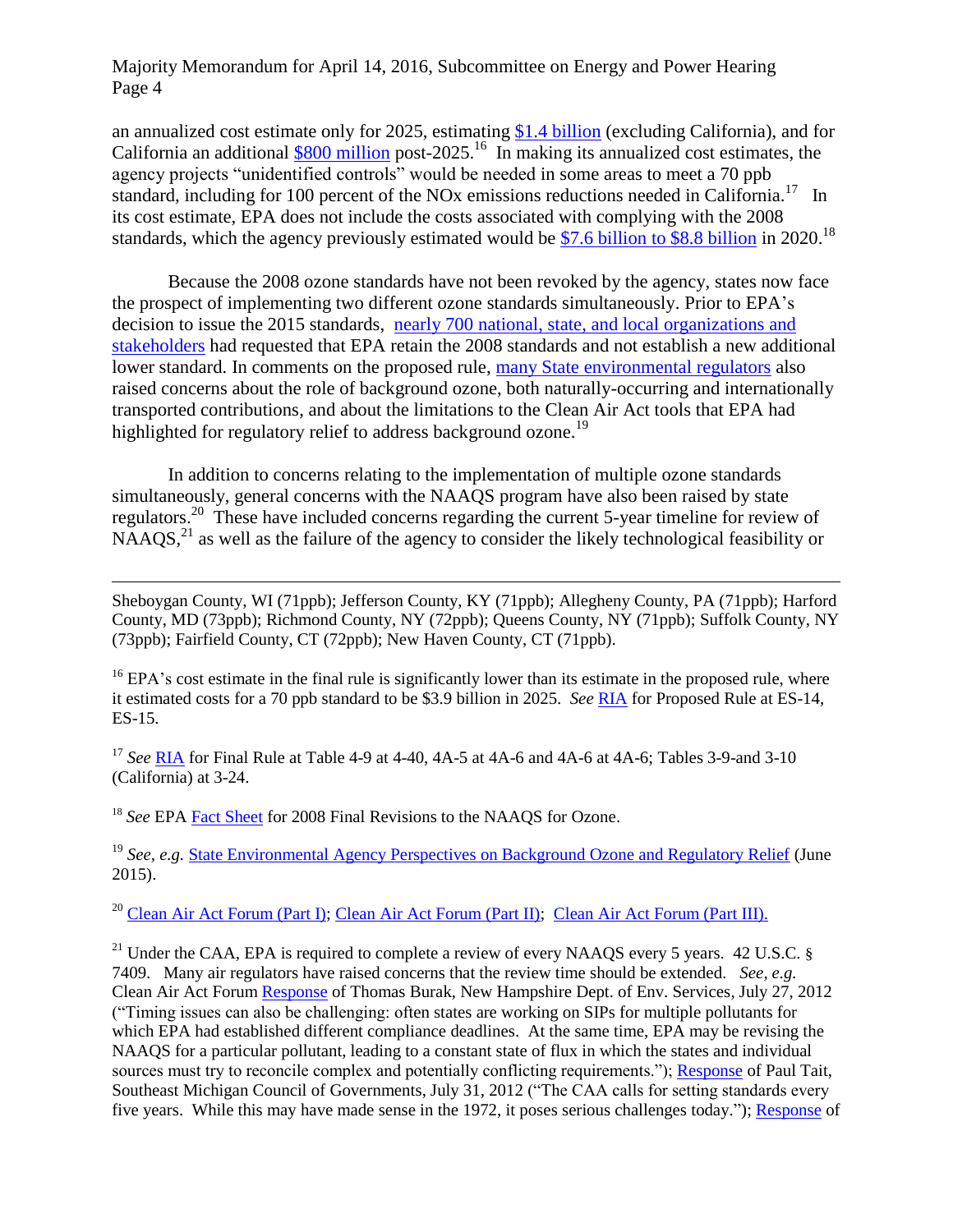potential adverse effects associated with implementing revised standards,  $^{22}$  and failure to issue timely implementing regulations and guidance. $^{23}$ 

States, furthermore, also face other Clean Air Act [deadlines](http://www.csg.org/aapca_site/documents/aapca-deadlines-update-april-2016.pdf) during the period 2016 to 2021. *See* Appendix 2. These converging deadlines to comply with other regulations, a number of which also impose significant compliance costs, including the EPA's 2012 particulate matter

 $\overline{a}$ Teresa Marks, Arkansas Dept. of Env. Quality, July 31, 2012 ("Five years may not allow for enough time for new technology or science to be fully developed . . . With more time between review processes, the States could have adequate time to develop proper SIPs and meet federal deadlines."); [Response](https://energycommerce.house.gov/sites/republicans.energycommerce.house.gov/files/analysis/CAAforum/20121129/Rudolph.pdf) of Martha Rudolph, Colorado Department of Public Health and Environment, Nov. 23, 2012 ("[T]he ambitious schedule for evaluating and promulgating NAAQS revisions every five years has created an inefficient planning process"); [Response](https://energycommerce.house.gov/sites/republicans.energycommerce.house.gov/files/analysis/CAAforum/20120802/Nally.pdf) of Scott J. Nally, Director of Ohio EPA, Aug. 2, 2012 ("We would recommend a minimum of ten years for the review and possible changes of the ambient air quality standards"); [Response](https://energycommerce.house.gov/sites/republicans.energycommerce.house.gov/files/analysis/CAAforum/20120802/Hildebrand.pdf) of Susan Hildebrand, Texas Council on Env. Quality ("While the concept of a five year review may sound reasonable, in practice it has not served as intended."); [Response](https://energycommerce.house.gov/sites/republicans.energycommerce.house.gov/files/analysis/CAAforum/20121129/Krancer.pdf) of Michael Krancer, Pennsylvania Dept. of Env. Protection, Nov. 29, 2012 ("Development of the NAAQS on an interval of five years (Section  $109(d)(1)$ ) has created significant resource burdens for both EPA and the states. Furthermore, the cascading standards can create confusion for the public because states and EPA continue to work on [SIP] revisions, determinations of attainment for one standard, while the Air Quality Index is based on another. NAAQS review intervals should be lengthened to 10 years"); [Response](https://energycommerce.house.gov/sites/republicans.energycommerce.house.gov/files/analysis/CAAforum/20121129/Martineau.pdf) of Robert Martineau, Jr. Tennessee Dept. of Env. and Conservation, Nov. 29, 2012 ("[T]he review period for the NAAQS needs to be lengthened from the current five (5) year cycle. A ten (10) year cycle should be considered.").

<sup>22</sup> Section  $109(d)(2)(C)(iv)$  of the CAA expressly requires that the Clean Air Scientific Advisory Committee (CASAC) "advise the Administrator of any adverse public health, welfare, social, economic, or energy effects which may result from various strategies for attainment and maintenance of such national ambient air quality standards." 42 U.S.C. 7409(d)(2)(C)(iv). On May 20, 2015, the Government Accountability Office issued a [report](http://gao.gov/assets/680/670288.pdf) indicating CASAC has never provided such advice because EPA has never requested it, and that EPA has no plans to ask CASAC to provide advice on potential adverse effects. *See* [GAO Report.](http://gao.gov/assets/680/670288.pdf) Concerns have been raised regarding the agency's failure to implement this statutory provision. *See, e.g.* May 14, 2014 [Letter](https://web.archive.org/web/20141208042421/http:/www.epw.senate.gov/public/index.cfm?FuseAction=Files.View&FileStore_id=999cb305-9457-4fdd-a918-aebf11658e14) from Senator Vitter and [Response](https://web.archive.org/web/20150110124050/http:/www.epw.senate.gov/public/index.cfm?FuseAction=Files.View&FileStore_id=78659f58-83aa-4c06-9832-86d90efb0b7d) from Louisiana Dept. of Environmental Quality, [Response](https://web.archive.org/web/20150110133105/http:/www.epw.senate.gov/public/index.cfm?FuseAction=Files.View&FileStore_id=0ba945cc-f16f-4e95-ab47-8427c20a9f94) from Mississippi Dept. of Environmental Quality; Response from North Carolina Department of Environment and Natural Resources; [Response](https://web.archive.org/web/20150110123616/http:/www.epw.senate.gov/public/index.cfm?FuseAction=Files.View&FileStore_id=e3c917db-ccf9-4c22-8d8b-d783458fd5fe) from Texas Commission on Environmental Quality.

 $^{23}$  EPA's lack of timely implementing regulations and guidance has raised concerns and challenges for States. *See, e.g.* Clean Air Act Forum [Response](https://energycommerce.house.gov/sites/republicans.energycommerce.house.gov/files/analysis/CAAforum/20120731/Marks.pdf) of Teresa Marks, Arkansas Dept. of Env. Quality ("Too often 'standards' are promulgated without the technical implementation rules in place. This places States in an extremely difficult position-that is to assert that the infrastructure will be in place timely and revise the SIP or other program requirements without the real tools to implement the new requirements."); [Response](https://energycommerce.house.gov/sites/republicans.energycommerce.house.gov/files/analysis/CAAforum/20120802/Hildebrand.pdf) of Susan Hildebrand, Texas Council on Env. Quality, July 31, 2012 ("A common complaint of state regulators is the failure of EPA to provide guidance contemporaneously with the promulgation of a new NAAQS or other standard"); [Response](https://energycommerce.house.gov/sites/republicans.energycommerce.house.gov/files/analysis/CAAforum/20121129/Rudolph.pdf) of Martha Rudolph, Colorado Department of Public Health and Environment, Nov. 23, 2012 ("The absence of timely implementation guidance produces a lack of clarity on SIP expectations, and often causes considerable uncertainty in the planning process, because states are reluctant to proceed with expensive technical planning activities that are later superseded by belated guidance that may differ significantly from the states' approach").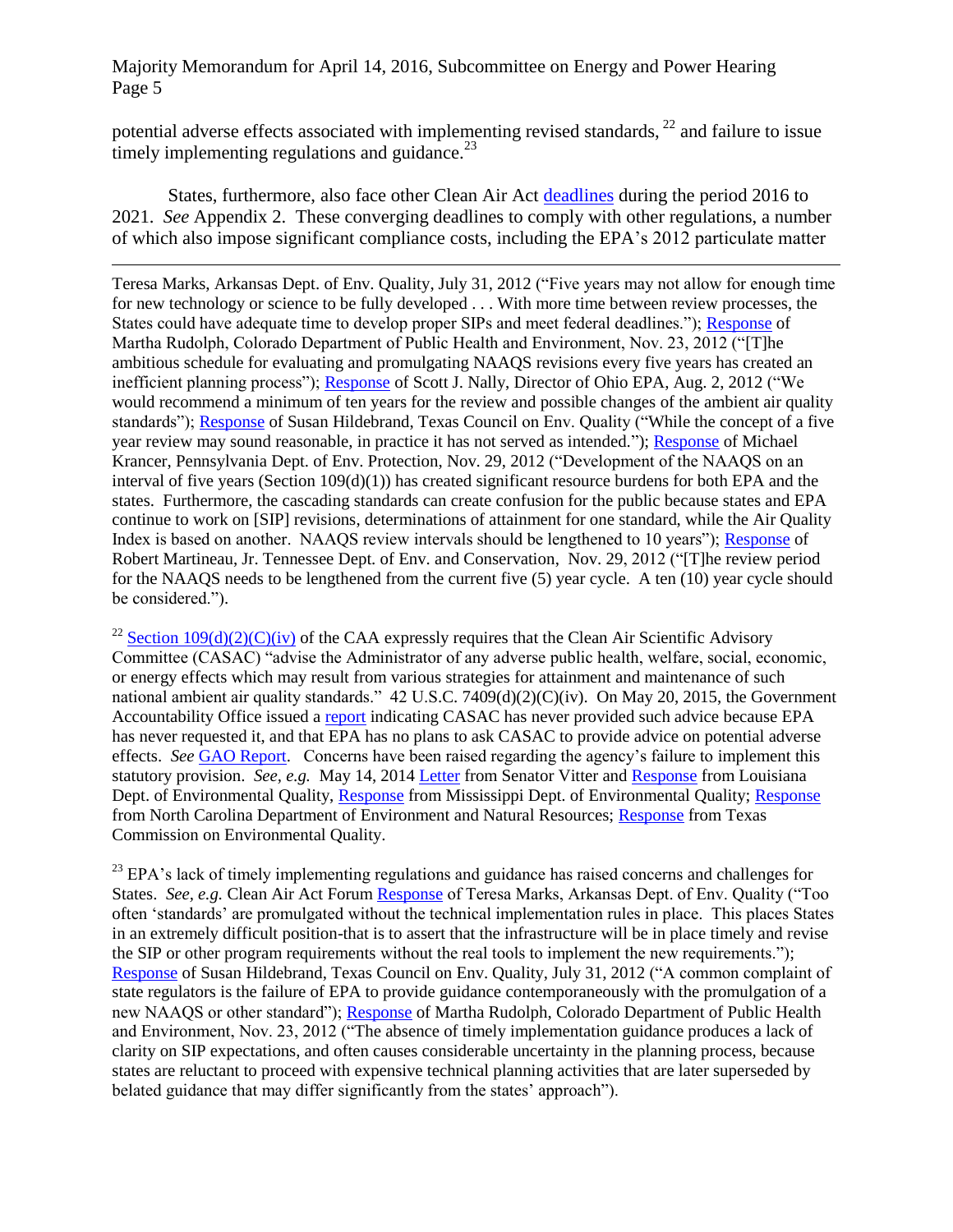standards for which EPA has not yet finalized [implementing regulations,](https://www3.epa.gov/pm/actions.html) and 2010 sulfur dioxide standards for which the agency has required multiple rounds of designation submissions and is still in the process of finalizing [implementing regulations and guidance.](https://www3.epa.gov/airquality/sulfurdioxide/implement.html#establishes)<sup>24</sup>

## **IV. LEGISLATION**

 $\overline{a}$ 

[H.R. 4775](http://docs.house.gov/meetings/IF/IF03/20160414/104778/BILLS-1144775ih.pdf) was introduced on March 17, 2016, by Rep. Pete Olson (R-TX), together with Rep. Bill Flores (R-TX), Rep. Bob Latta (R-OH), and House Majority Whip Steve Scalise (R-LA). House Majority Leader Kevin McCarthy (R-CA) and Rep. Henry Cuellar (D-TX) are also original cosponsors of the bill. Provisions include the following:

Section 1. Short Title: This section provides the short title of "Ozone Standards Implementation Act of 2016."

Section 2. Facilitating State Implementation of Existing Ozone Standards: This section provides a schedule for implementation of the national ambient air quality standards (NAAQS) for ground-level ozone published in 2015. Section 2(a) provides that states shall submit designations to implement the 2015 NAAQS for ground-level ozone not later than Oct. 26, 2024, the Administrator of the Environmental Protection Agency (EPA) shall promulgate final designations with respect to those standards not later than Oct. 26, 2025, and states shall submit implementation plans not later than Oct. 26, 2026.

Section 2(b)(1) provides the standards shall not apply to the review and disposition of a preconstruction permit application required under part C or D of title I of the Clean Air Act (42 U.S.C. 7470 et seq.) if the Administrator or the state, local, or tribal permitting authority, as applicable, has determined the application to be complete prior to the date of promulgation of final designation of an area, or has published a public notice of a preliminary determination or draft permit before the date that is 60 days after the date of promulgation of final designation.

Section 2(b)(2) provides that the section shall not be construed to eliminate the obligation of a preconstruction permit applicant to install best available control technology and lowest achievable emission rate technology, as applicable, or limit the authority of a state, local, or tribal permitting authority to impose more stringent emissions requirements than the NAAQS.

Section 3. Facilitating State Implementation of National Ambient Air Quality Standards: This section includes provisions to facilitate more efficient implementation of NAAQS by states.

Section  $3(a)(1)$  would extend the current NAAQS review cycle for criteria pollutants from 5 years to 10 years. Section 3(a)(2) would provide that no revision of the ozone standards shall be proposed prior to Oct. 26, 2025.

<sup>&</sup>lt;sup>24</sup> See, e.g. EP[A Guidance and Data;](https://www3.epa.gov/airquality/sulfurdioxide/designations/data.html) March 20, 2015 [Fact Sheet;](https://www3.epa.gov/airquality/sulfurdioxide/designations/pdfs/fs-status-next-steps-SO2-designations.pdf) February 2016 Draft SO2 NAAQS [Designations Modeling Technical Assistance Document;](https://www3.epa.gov/airquality/sulfurdioxide/pdfs/SO2ModelingTAD.pdf) February 2016 [Draft SO2 NAAQS Designations](https://www3.epa.gov/airquality/sulfurdioxide/pdfs/SO2MonitoringTAD.pdf)  [Source-Oriented Monitoring Technical Assistance Document](https://www3.epa.gov/airquality/sulfurdioxide/pdfs/SO2MonitoringTAD.pdf).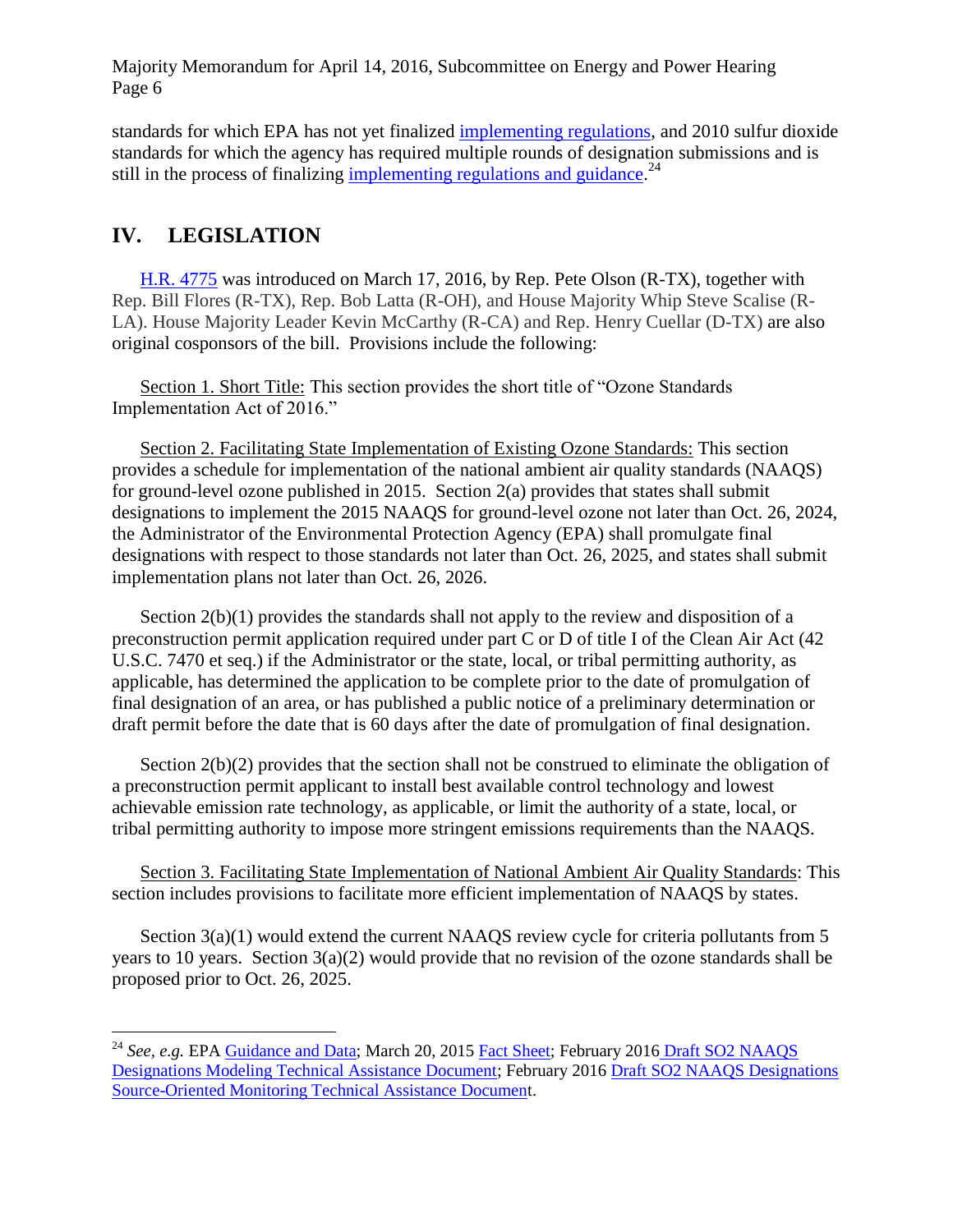Section 3(b) provides that the Administrator, when establishing or revising a NAAQS, may consider, as a secondary consideration, likely technological feasibility.

Section 3(c) provides that the Administrator, prior to establishing or revising a NAAOS, shall request, and the Clean Air Scientific Advisory Committee shall provide, the advice provided for in CAA Section 109(d)(2)(C)(iv) regarding any adverse public health, welfare, social, economic, or energy effects, which may result from various strategies for attainment and maintenance of such national ambient air quality standards.

Section 3(d) provides that the Administrator, when establishing or revising a NAAOS, shall concurrently publish implementing regulations and guidance as necessary to assist states, permitting authorities and permitting applicants, and that the new or revised NAAQS shall not apply to preconstruction permit applications until such final regulations and guidance have been published.

Section 3(e) provides that in Extreme ozone nonattainment areas, contingency measures are not required to be included in nonattainment plans.

Sections  $3(f)(1)$  and (2) ensure that economic feasibility, in addition to technological achievability, be taken into consideration in certain requirements for plans for Moderate or Serious ozone nonattainment areas. Section 3(f)(3) eliminates certain demonstration requirements in approving provisions of an implementation plan for an Extreme ozone nonattainment and which anticipates development of new control techniques or improvement of existing control technologies.

Section  $3(g)$  provides that, for particulate matter nonattainment areas, the milestones that must be included in plans to show reasonable further progress must take into account technological achievability and economic feasibility.

Section 3(h) provides that with respect to air quality monitoring data influenced by exceptional events, an exceptional event may include stagnation of air masses that are not ordinarily occurring, and may also include a meteorological event involving high temperatures or lack of precipitation.

Section 3(i) provides that within 2 years of enactment of the Act, the Administrator, in consultation with states, shall submit to Congress a report on (i) the extent to which foreign sources of air pollution impact the area designations and the attainment and maintenance of NAAQS; (ii) the EPA's procedures and timelines for disposing of petitions relating to emissions from sources emanating outside the United States that are submitted pursuant to section 179B(b) of the Clean Air Act (CAA); and (iii) the total number of such petitions received by the agency and related information; and (iv) whether the Administrator recommends any statutory changes to facilitate more efficient review and disposition of such petitions.

Section 4. Definitions: This section contains the following definitions:

(1) The term "Administrator" means the EPA Administrator.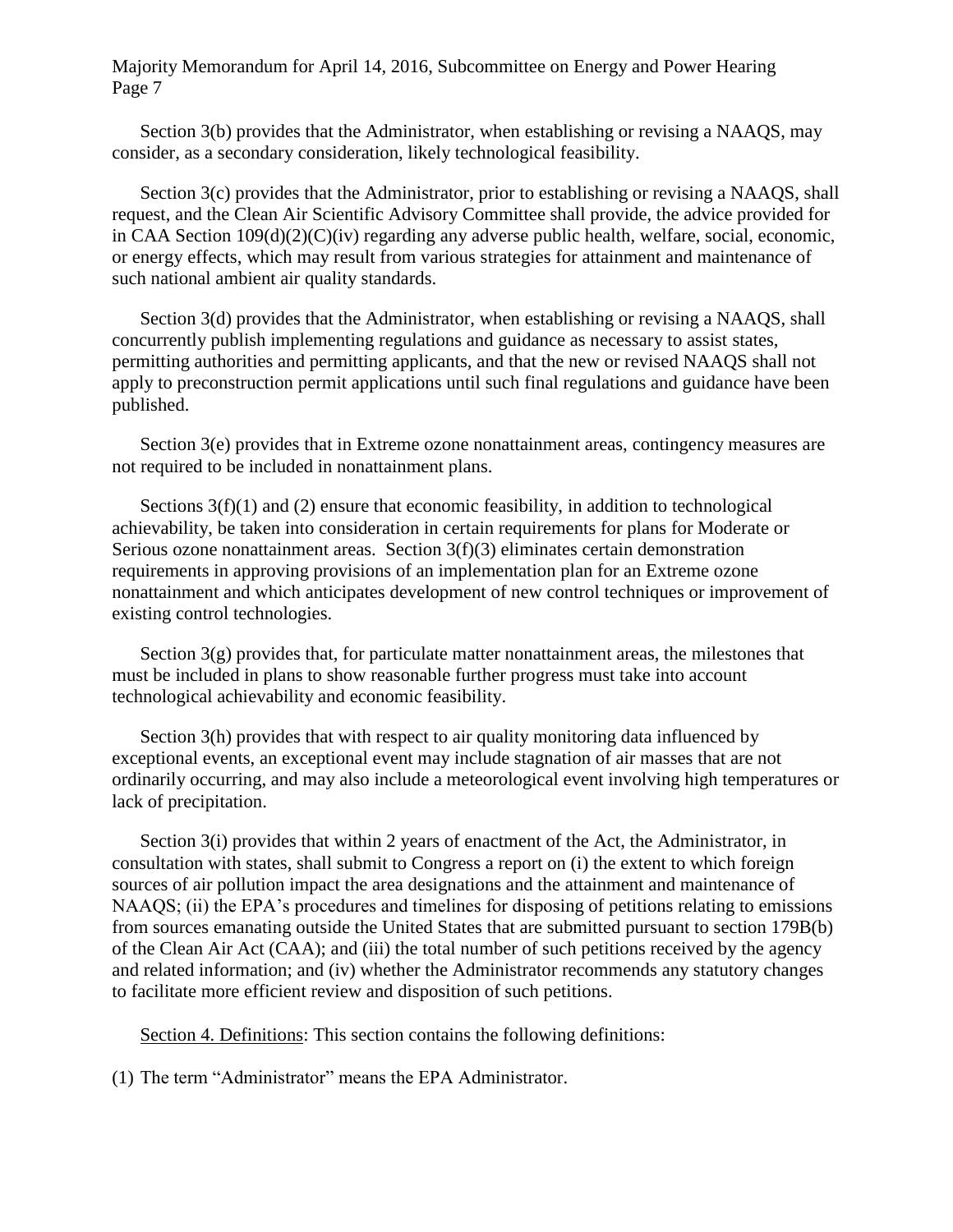- (2) The term "Best Available Control Technology" has the meaning given that term in CAA Section 169(3).
- (3) The term "Lowest Achievable Emission Rate" has the meaning given that term in CAA Section 171(3).
- (4) The term "national ambient air quality standard" means a national ambient air quality standard promulgated pursuant to CAA Section 109.
- (5) The term "Preconstruction Permit" means a permit that is required under part C or D of title I of the CAA for the construction or modification of a major emitting facility or major stationary source, and includes any such permit issued by the EPA or a state, local or tribal permitting authority.
- (6) The term "2015 Ozone Standards" means the national ambient air quality standard for zone published in the Federal Register on October 26, 2015 (80 Fed. Reg. 65292).

## **V. ISSUES**

The following issues relating to EPA's proposed rule may be examined at the hearing:

- The provisions of H.R. 4775;
- Practical challenges to implementing existing ozone standards;
- Potential improvements to the NAAQS process;
- Impacts of revised NAAQS on jobs and economic growth; and
- Costs of revised NAAQS to households and consumers.

## **VI. STAFF CONTACTS**

If you have any questions regarding this hearing, please contact Mary Neumayr or Tom Hassenboehler of the Committee staff at (202) 225-2927.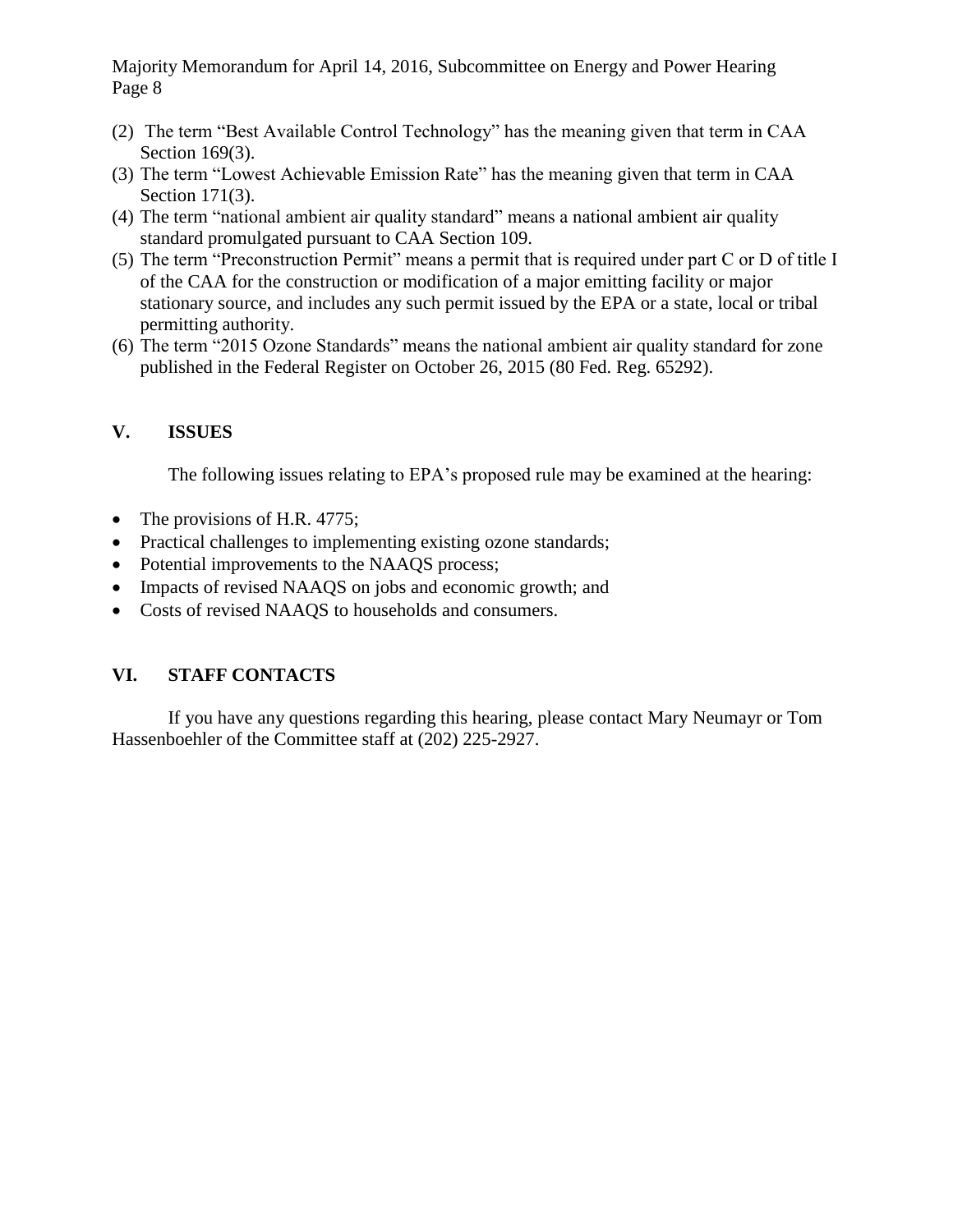## **APPENDIX 1**

# **States with Counties That Violate 2015 Ozone Standards Based on Monitored Air Quality Data from 2012-2014**

Alabama Arizona Arkansas California Colorado Connecticut Delaware District of Columbia Georgia Illinois Indiana Kansas Kentucky Louisiana Maine Maryland Massachusetts Michigan Mississippi Missouri Nevada New Jersey New Mexico New York North Carolina Ohio Oklahoma Pennsylvania Rhode Island Tennessee Texas Utah Virginia

Source: EPA "County-level Design Values for the 2015 Ozone Standards" available at <https://www.epa.gov/sites/production/files/2016-03/documents/20151001datatable20122014.pdf>